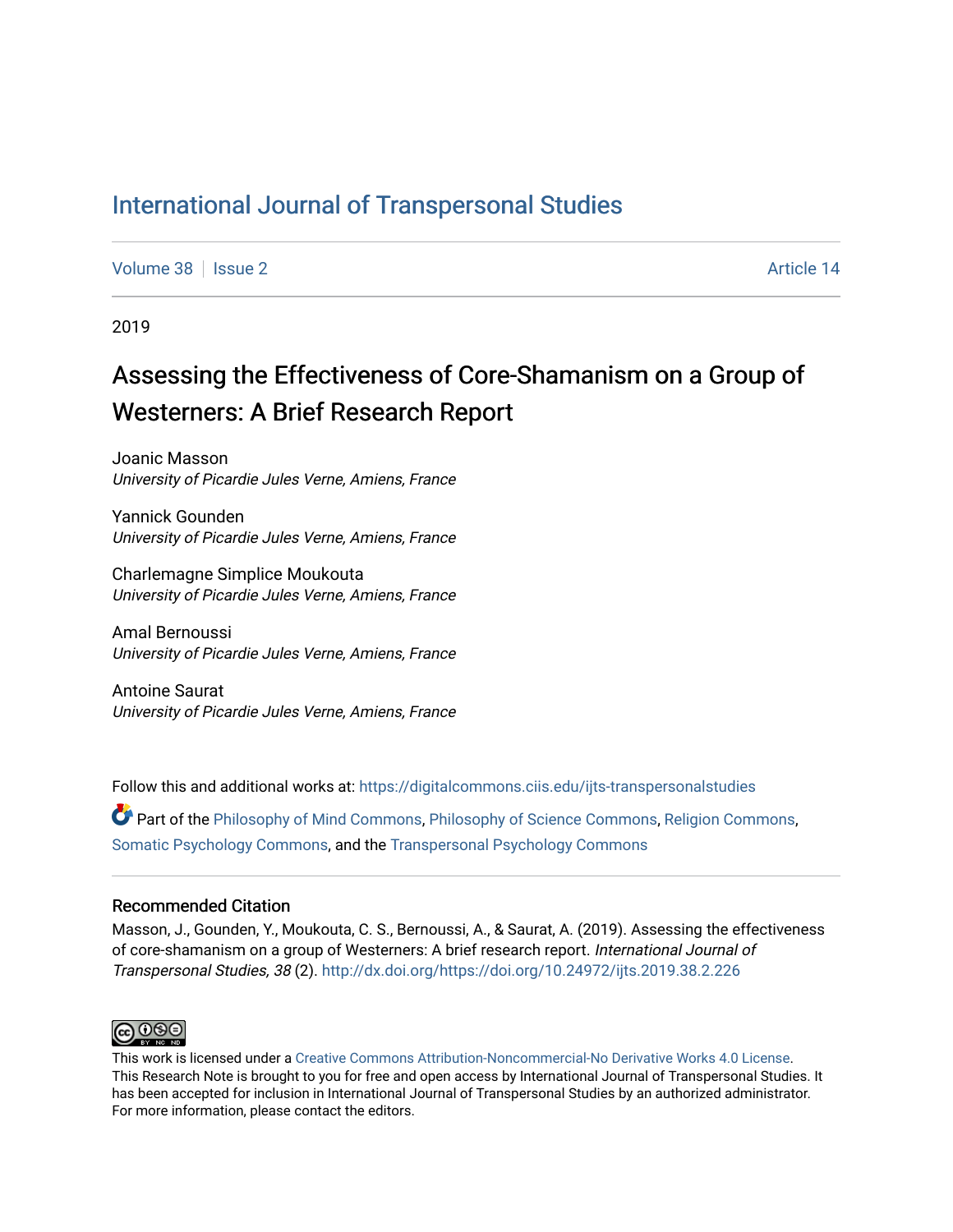# **Assessing the Effectiveness of Core-Shamanism on a Group of Westerners: A Brief Research Report**

 *Joanic Masson Yannick Gounden Amal Bernoussi Antoine Saurat Charlemagne Simplice Moukouta*

University of Picardie Jules Verne Amiens, France

A study was conducted on Western adults who participated in a group undergoing initiation into therapeutic shamanism. It investigated how shamanic work could be a factor triggering changes in persons who never had been previously immersed in such a tradition. Five groups, each composed of six people for a total of 30 participants, met eight times over a period of four months. Analyzing questions asked of the 27 who completed the program resulted in the following identified themes: experiences of the group, trust in the shamanic practitioner, raised awareness of their feeling states, experiences of the shamanic journeys, understanding of the origin of personal difficulties, solutions discovered to improve one's life, identification of striking moments, belief in the existence of "spirits," and other relevant changes like disappearance of allergies, improved self-confidence, more assertiveness, a desire to live, optimism, the capacity to live in the present moment and to make choices. The structural role of ritual and trance in this type of program is highlighted, including discussion about implications of the changes reported.

#### **Keywords:** *core-shamanism, psychotherapy, trance, ritual*

 $\overline{\phantom{a}}$ n recent years, there seems to have been a growing interest in shamanic practices by Westerners. Many media reports, articles, and books on this subject have encouraged Western people to undertake initiation into shamanism or to consult shamans (Harner, 2013). They seem to be seeking both therapeutic efficacy that they have not experienced with conventional medicine and a spiritual answer to their woes. Feeling uprooted from nature, people see shamanism as a traditional practice that can reduce the gap that modernity has established between man and the natural environment (Abram, 2011).

However, there have been few studies examining the impact of training in shamanic practices. One example of such a study examined training in a specific shamanic practice (Matrenitsky & Friedman, 2012), but there is a need for more such studies. It is from this perspective that we sought

to evaluate the therapeutic relevance of practicing shamanism with a group of Westerners. The present article focuses on this experiment conducted with 30 participants. After a brief presentation of shamanism (and more particularly of *Core Shamanism*, Harner, 2013), its cosmology and its vision of disease, we describe the methodology used and the content of this shamanic therapeutic program. The results are then analyzed by considering the question of therapeutic influence and the place of ritual in triggering change.

#### **Presentation of Core-Shamanism**

Harner (1990, 2013), who was an anthropologist, set up the Foundation for Shamanic Studies (FSS), and he was considered an authority on shamanism from an emic perspective. After studying and experiencing many shamanic initiations on different continents, Harner found many points of convergence within shamanic practices, regardless of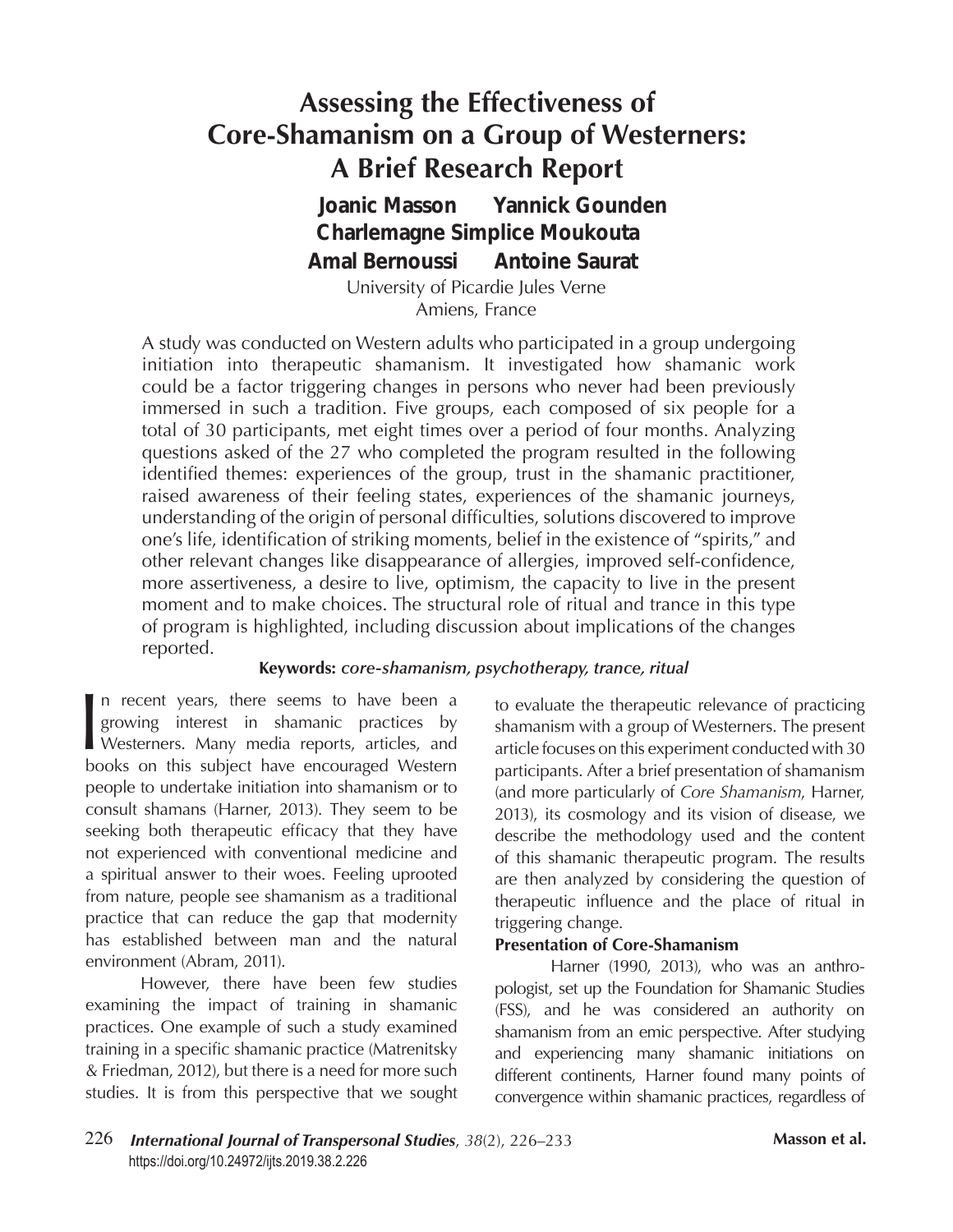culture or place. It also appeared to him that shamans on the five continents have a relatively similar perception of reality, including the origin of diseases and their care. These invariants constitute what Harner (2013) called *Core Shamanism*, which constitutes a nucleus of shamanic practices across cultural contexts. Fifty years of study of this practice enabled him to build a solid understanding of both traditional healing practices and the spiritual origin of ills.

The term shaman is of Siberian origin. Proposed by Russian anthropologists, it initially described the healers of the Tungus people (the Evenks). In its restricted definition, the shaman is a person who enters into a *shamanic state of consciousness* (SSC; Harner, 2013), most often aided by a drum, until exhaustion and loss of consciousness. The practice of trance is important and makes the shaman an expert of modified states of consciousness. In keeping with an animist vision, shamanic peoples consider that everything that exists within our reality is spirit within the nonordinary reality.

#### **Study**

Due to the apparent interest of Westerners in traditional and indigenous medicine, the objective of this study was to evaluate the therapeutic relevance of a group shamanic initiation-type framework. The aim was to study how each person can incorporate a Western shamanic practice (Harner, 2013) into his or her life and to observe its possible therapeutic aspect. Our personal observations (Masson & Bernoussi, 2014) led us to think that shamanic care often contributes to the disappearance of the "ill" giving rise to the demand for care, and above all, also essentially confers on the person a feeling of confidence, strength, and energy to help him or her make decisions and act otherwise. This aspect is often the basis of future changes and a marked improvement with regard to mental suffering. Following these first observations, we sought to estimate the relevance of proposing a shamanic framework to Westerners with a therapeutic intention or in an effort to improve their quality of life. Several reasons prompted us to set up this project:

- To evaluate the usefulness/interest of this type of traditional framework with Westerners.
- To take into account the frequent presence of existential and metaphysical issues in many patients, causing suffering that cannot be addressed by standard psychotherapy.
- • To meet patients from different cultures where the question of "invisible worlds" is sensitive.
- • To include patients who have already followed other psychotherapies without real improvement.

#### **Participants**

Over a two-year period, five groups of 6 participants were enrolled in groups undergoing initiation into therapeutic shamanism, for a total of 30 participants. Three participants abandoned their groups before the end of the program. The characteristics of the participants are: 27 nonpsychotic participants (19 women aged 30 to 57 with a mean age of 41 years and 6 months; and 8 men aged 22 to 50 with a mean age of 30 years and 6 month). The recruiting of subjects was carried out through advertisements placed on various websites and by word of mouth. The inclusion criteria were the absence of psychiatric disorders and being over the age of majority. Their original religion or socioprofessional category did not matter.

### **Procedure**

Each participant was invited to complete a questionnaire before beginning the cycle entitled Shamanic Psychotherapy Group (SPG). This questionnaire was sent by e-mail accompanied by a Word file to complete and return before the beginning of the sessions.

Each group met 8 times, generally Thursday night, over a period of 4 months. The sessions were conducted by one of the authors (Joanic Masson), initiated within the Foundation for Shamanic Studies for five years. Each session lasted for about 2 hours, and was constructed in a ritualized way:

- • The group formed a circle with a candle and white sage in the center.
- • Opening ritual: lighting the candle and a wisp of sage.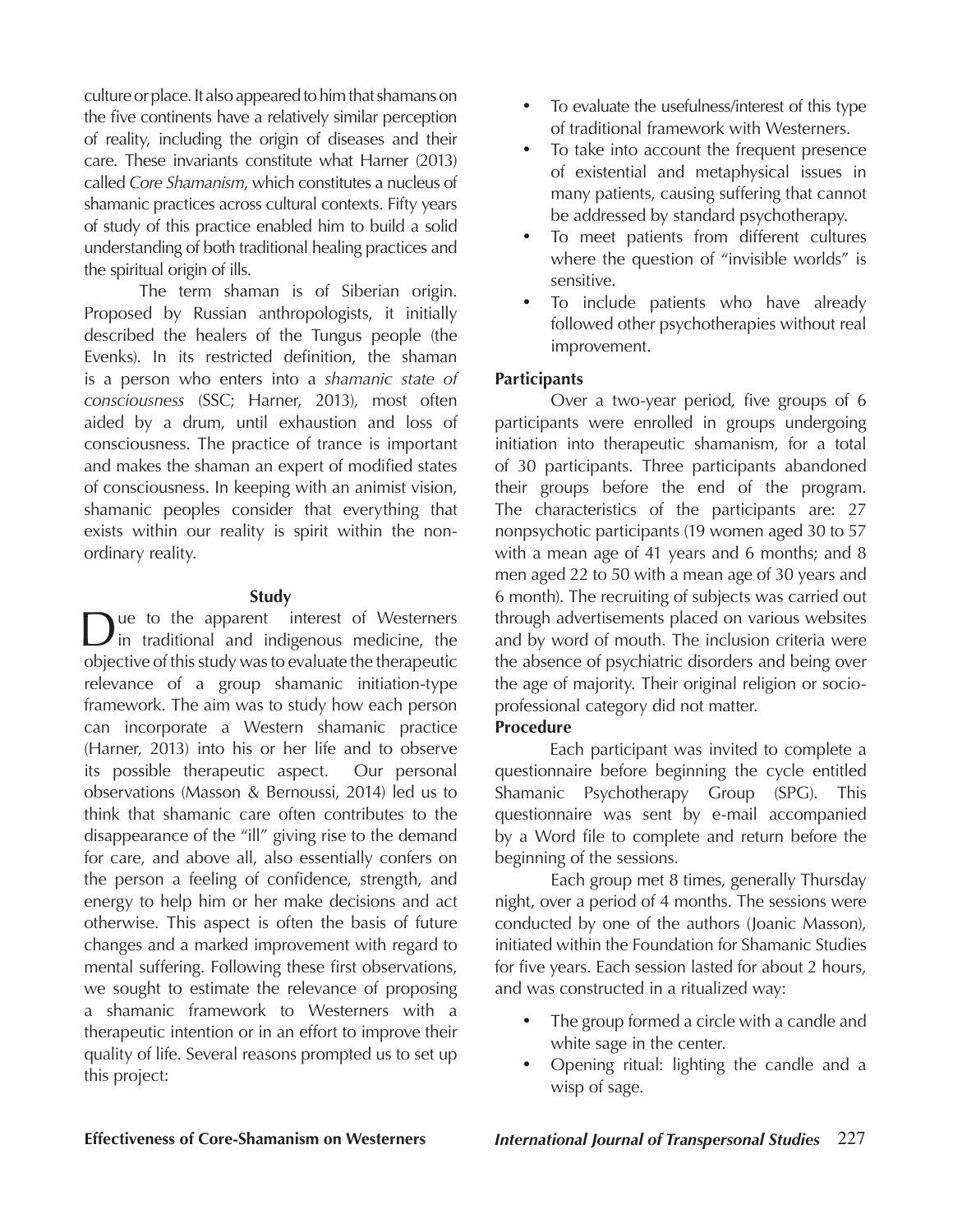- Drum or rattle
- Debriefing on what has happened since the last session
- Shamanic practices with explanations and exchanges (The exact program of practices is presented in appendix)
- Proposed exercises to do at home
- Closing ritual

At the first session, a CD was given to each participant. It contained two drum sessions of about 20 minutes to allow practice at home for those who did not have a drum or a rattle. The SPG program was designed to facilitate in a gradual way: the development of shamanic consciousness (SCC) to the sound of the drum or the rattle, and the shamanic journey in the lower world as well as the the upper world to meet his or her "allied spirits" and to learn how to communicate with them. Afterwards, shamanic journeys known as *initiatory* were proposed, for example around symbolic death. The general guideline was to experiment and build one's own beliefs about shamanism. The explanations and practices proposed are part of the work of Harner (2013) called Basic Shamism, and are designed not draw upon any dogmatic belief system. All participants thus construct their representations of the framework and of what they can expect from it, thus creating their own cosmologies.

Two months after the last session, a new questionnaire was sent by e-mail. The participants were invited to complete it and return it to us. The questions posed are listed in the appendix.

#### **Results**

The results described below, obtained through qualitative thematic analysis, only take into account the feedback from the 27 participants who completed the full SPG cycle.

**Experiencing the cycle and the group.** The meetings were described as warm and intense with feelings that are sometimes confusing because of the awakening and unexpected experiences encountered during the shamanic journeys. All participants described the experience as reassuring in a secure framework with a group that facilitated exchanges. Among the participants, two expressed a frustration related to difficulties in practicing the shamanic journey. One other participant regretted that the ritual was not that elaborated and sacred for him.

**Trust in the shamanic practitioner.** They all confirmed the need to trust the practitioner to "let themselves go" while feeling safe. A secure and trustworthy framework appeared to be the prerequisites for the occurrence of changes.

**Raising awareness.** Few participants claimed to have learned nothing about themselves during the SPG  $(n = 2)$ . Participants evoked the need to be no longer afraid of learning to receive, to let go and to accept themselves with their qualities and weaknesses. They also emphasized the importance of prioritizing what is important in life. Self-fulfillment appeared as a necessity, along with the imperative of facing things that hurt one's inner self, most often felt by suffering. Raising awareness of traumatic memories is also frequently evoked.

**Experiencing the shamanic journeys.**  Journeys were described as dreams, moments of plenitude, freedom, "exceptional moments," and "sacred moments." Frequently, shamanic journeys are surprising in their unexpected content, leading to "striking discoveries" that are understood much later only. Some journeys are painful because of the awareness they induced, but most often led to solutions or resolutions of what was previously a problem.

**Understanding the origin of personal difficulties.** Access to often forgotten memories helped in bringing sense and understanding of painful emotions and problematic behaviors. Some participants expressed the capacity to step back and to have better hindsight from these memories. Others talked about the disappearance of the suffering attached to these memories. Participants described the origin of their ills as: painful past memories; the need to control everything; the need to feel that they exist; as well as the presence of various inhibitions. The solutions perceived during these journeys included: the need to revisit their history; to gain self-confidence and personal resources; and the need to let go.

**Other changes observed.** A decrease in daily suffering was reported, including the disappearance of allergies, improved self-confidence, more assertiveness, a desire to live, optimism, the capacity to live in the present moment and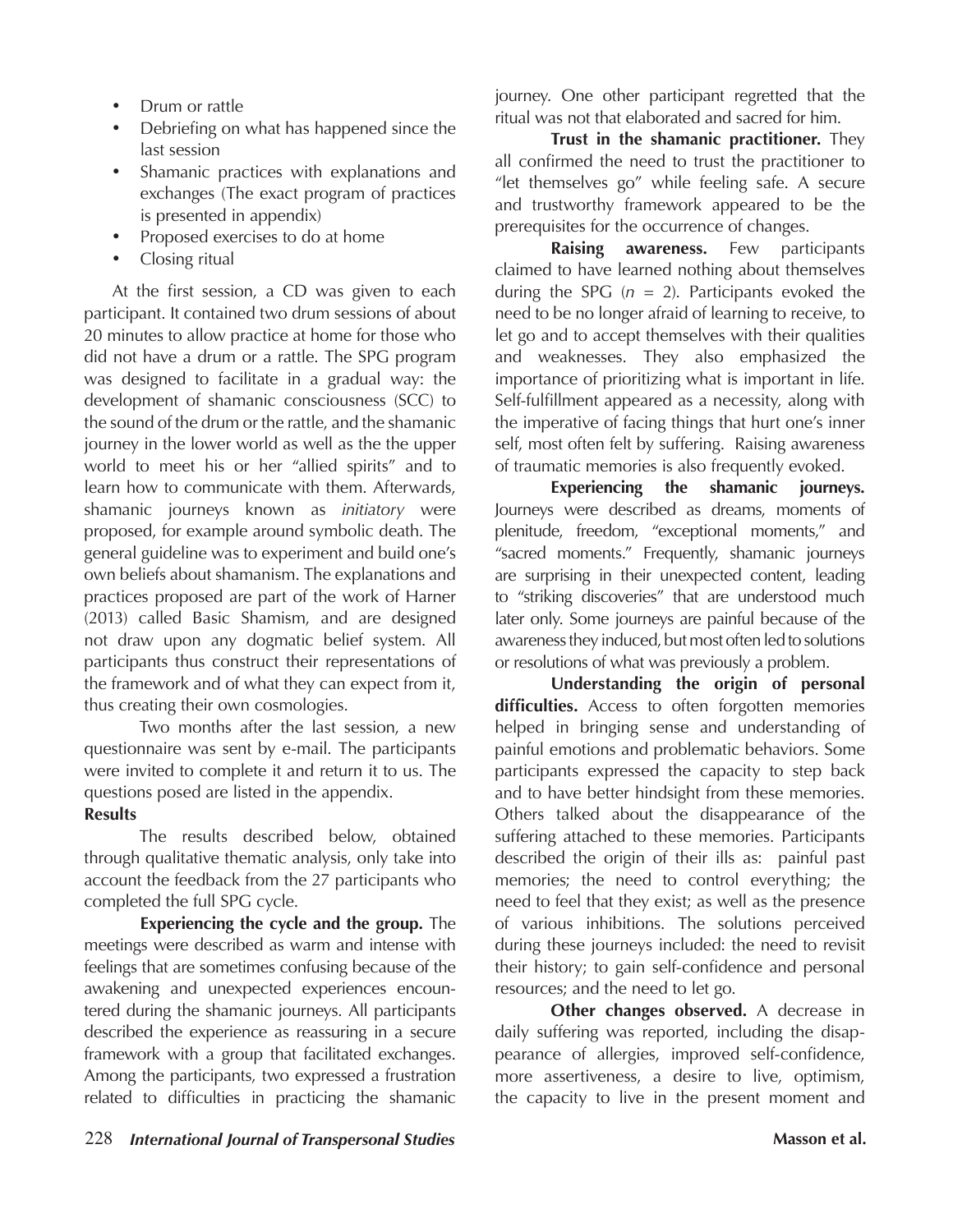to make choices. Acceptance of body image and better synchronization was also described. For 21 participants, positive changes were also observed in their close circle of family and friends.

**Solutions to improve one's life.** The most important thing reported was increased confidence in oneself and in one's resources, as well as confidence in the unconditional support of the "allied spirits." There was also a feeling of security that encouraged a more spiritual and simple life, with the need to take care of ourselves, our loved ones and put life events into perspective. The feeling of internal security is also greatly increased

**Striking moments of the SPG.** The two most striking moments that emerged most frequently were the encounter with the "allied spirits" and certain shamanistic journeys ("encountering his or her greatest fear," "meeting his or her soul"). Thus, one participant, for example, described her shamanic journeys as follows: "I love this moment when I run to the world from below to meet him. He is always there. Our flights together are such fantastic moments!"

**Belief in the existence of "spirits."** All participants, even those who have had difficulty in practicing, were convinced of the existence of "allied spirits" following this experiment. It is certainly this which contributed to the positive effect of the initiation. As Urban (Personnal communication, October 28<sup>th</sup> 2015), President of FSS Europe and shaman, explained, it is the relationship with the spirits that is sacred in shamanism.

#### **Discussion**

Considering the results observed, the potential usefulness of group shamanic sessions seems justified. The proposed framework consisting of praxis (gestures, movements, attitudes, knowhow), aimed at an effective transformation of the individual through specific codified procedural constraints, seems promising. The participants implicitly attributed to the shaman an apostolic function (Palazzolo, 2009) in the sense that they believed in the therapeutic scope of the given care/ framework, and that they adhered to it in order to banish the "impure" and to recover wellness. This ritual practice is also codified as a technology that frames a practice of trance. The latter is indeed a

strong traditional act which can trigger a profound change. Trance testifies a psycho-biological plasticity in the sense that the usual functioning of the person is liable to be modified in certain circumstances to adopt a new organization. The participant is thus involved in a ritual where s/ he is going to imbue the symbolic universe which constitutes the background of the device. The shamanic ceremony ensures, in a way, a communication between man and nature, between the man who is often uprooted, separated from his or her animal part which in fact may constitute his or her essence. The person is therefore invited to give himself or herself up to the experience in order to make this transformative passage. He or she is invited to surrender to the work of the spirits, and the shaman acts as a representative and an intermediary. The participants are invited to let go. Abandoning himself or herself to the experience while hoping for an improvement in his or her ills, implies abandoning the struggle. The participant must abandon any struggle against himself or herself by stopping all the strategies in place to date to get better. In the way, it is posited that these strategies usually only maintain the suffering. This abandonment of the self can be facilitated by ceremony, by the abolition of speech, as well as allowing a space for the release of self-control in order to let go.

Finally, intentionality plays an essential role in triggering change. Participants, including the shamanic practitioner, participate in a common dynamic, that of a transformative change. The question of trust is here posed as a watermark. For any therapy (whatever its form), to claim to be effective, the shaman must trust the proposed framework in order to bring the participants in turn to have faith in him or her as well as in the framework (Nathan, 2006). There is also a need for consensus around the technique. The device must be recognized. It must exist in specialized and/or scientific journals and be practiced. Here, the present approach is recognized through its ancestral and traditional origins, which give it an operative value. Thus, being part of the world of those who have been initiated, even cured, forms an implicit but powerful therapeutic vector.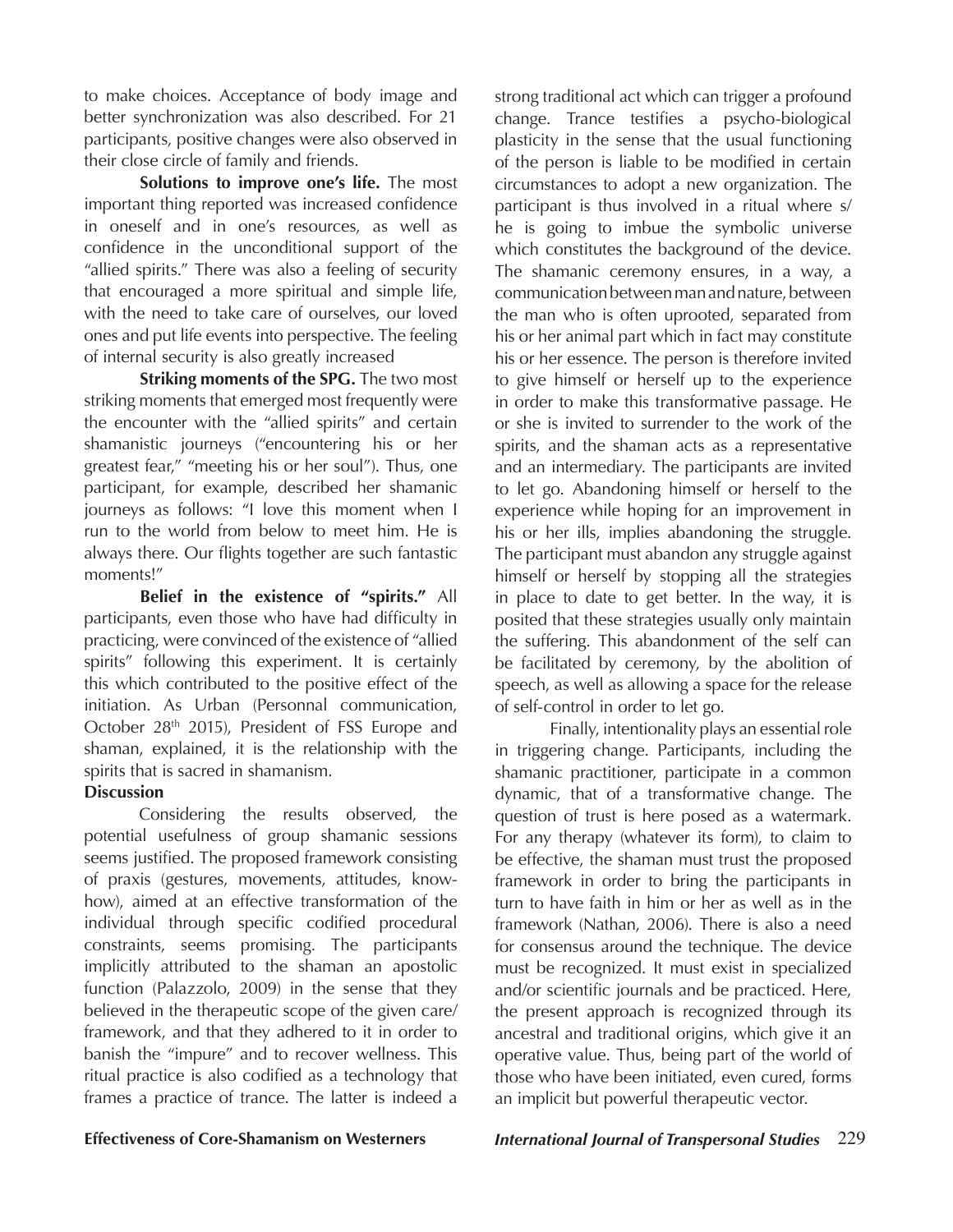Thus, the trust in the healing process is based on the need to rely on the power of "spirits." While in psychotherapy, confidence derives its strength from a region of the inner self that is otherwise inaccessible, shamanic practices invite us to rely on a force external to ourselves, namely that of the "invisible worlds," enabling the potentialities of each one to be deployed (Daan van Kampenhout, 2001). The participant then allows himself or herself to be carried by these forces. This dynamic is most often implicit and aims at the construction of a new reality for the participant or even the modification of his or her identity.

#### **Conclusion**

In conclusion to this study, participation in a shamanic group appears to be able to trigger n conclusion to this study, participation in a constructive therapeutic changes: raising awareness of emotions, understanding of the origin of personal difficulties, solutions discovered to improve one's life, identification of striking moments, and other relevant changes like disappearance of allergies, improved self-confidence, more assertiveness, a desire to live, optimism, the capacity to live in the present moment and to make choices. On the one hand, we have observed the importance of a safe group where confidence in the framework and the shamanic practitioner play an essential role in letting go. On the other hand, we observe that "working with the spirits" has allowed the participants to feel a sense of self-confidence and of a sustainable life. Confidence in the unconditional support of allied spirits fosters this ability to change one's life, to hope for a more positive future and to give a sense of strength to help on a daily basis. Finally, the analysis reveals a feeling of freedom among the participants, a sensation conducive to feeling more coherent with their aspirations and desires. However, it should be noted that the results obtained from this study are not intended to give any "award of excellence" to the exclusivity of the shamanic treatment of psychological ills, but allow us to show other possible fields related to the spectrum of therapeutic frameworks that the patient can use in his or her care path. The aim here has been to advocate that care be diversified to promote complementary and

integrative approaches, rather than embracing any dogma that would enclose the patient in an almost unitary vision, often privileging only the socalled conventional medical practices. The field of clinical practice from which this study emanates has repeatedly highlighted the patient as being a subject with his or her own beliefs, considering his or her subjectivity as essential when seeking to give meaning to a difficulty or discomfort, whether it be explicitly expressed or not.

#### **References**

- Abram, D. (2011). *Becoming animal: An earthly cosmology*. Vintage. https://doi.org/10.1163/156 853511X617858
- Harner, M. (2011). *The way of the shaman*. HarperCollins. https://doi.org/10.1525/maq.198 2.13.2.02a00170
- Harner, M. (2013). *Cave and cosmos: Shamanic encounters with another reality*. North Atlantic Books. https://doi.org/10.1111/anhu.12080
- Masson, J., & Bernoussi, A. (2014). Shamanic healing and psychotherapy. In A. Parish (Ed.), *Rituals*  (pp. 115–135). Nova Science.
- Matrenitsky, V., & Friedman, H. (2012). Transpersonal effects of exposure to Shamanic use of Khoomei (Shamanic Throat Singing): Preliminary evaluations from training seminars. *International Journal of Transpersonal Studies, 31*(2), 111–117. https:// doi.org/10.24972/ijts.2012.31.2.111
- Nathan, T. (2006). Pour une psychothérapie enfin démocratique. In T. Nathan (Ed.), *La guerre des psy. Manifeste pour une psychothérapie démocratique* (pp. 11–28). Les Empêcheurs de Penser en Rond. https://doi.org/10.1016/B978-2- 294-70854-1.50017-9
- Palazzolo, J. (2009). Avant-propos. In J. Baud & N. Midol (Eds.). *La conscience dans tous ses états. Approches anthropologiques et psychiatriques: Cultures et therapies* (p. 164). Masson. https://doi.org/10.1016/B978-2-294- 70854-1.50016-7
- Van Kampenhout, D. (2001). *Images of the soul.* Carl-Auer-Systeme- Verlag.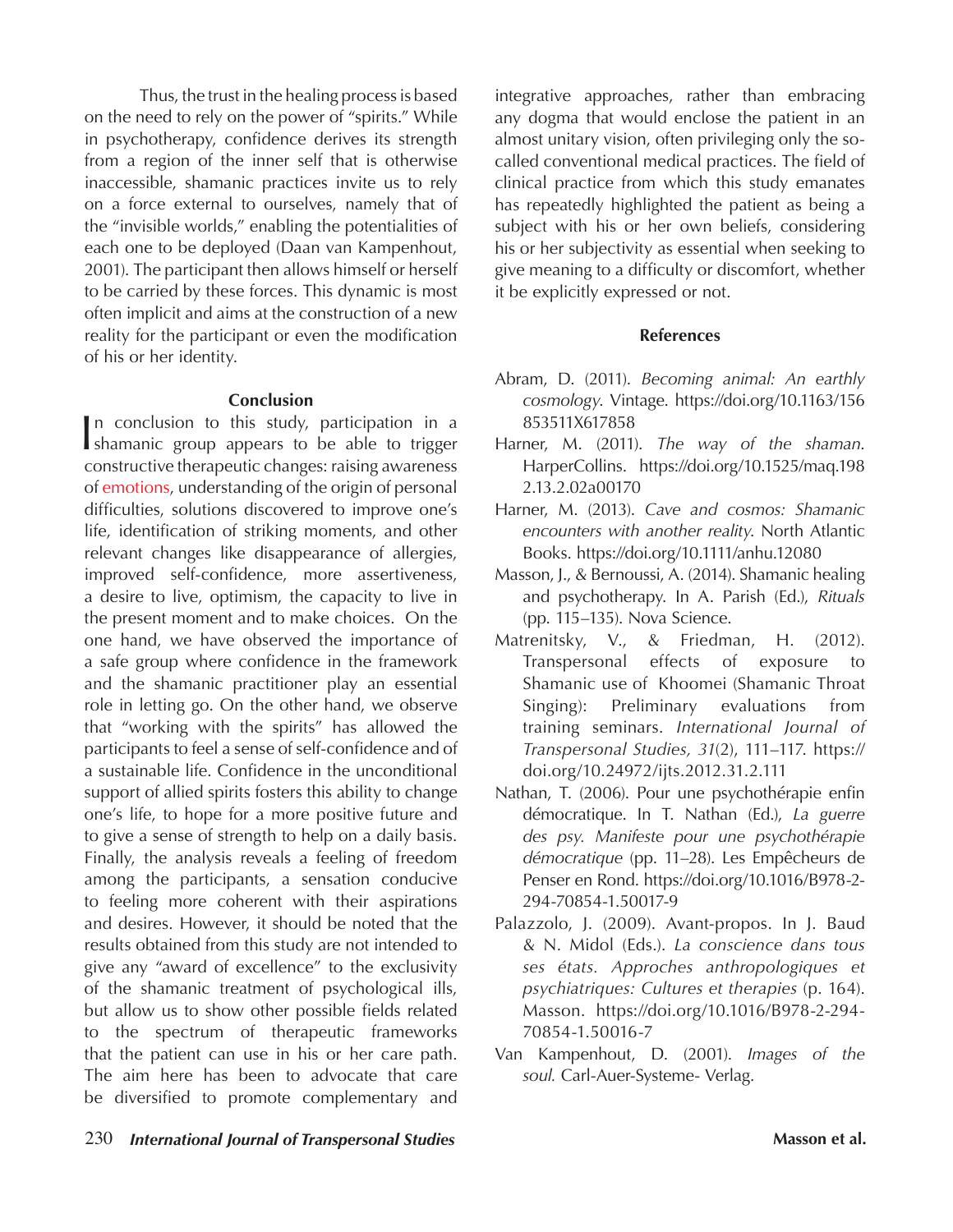#### **Appendix**

#### *List of questions asked of participants during postevent qualitative interview:*

- How did you experience shamanic meetings? What did you think of them?
- How did you feel about the group?
- What did you think of the setting, the atmosphere?
- Did you trust it?
- Did you learn about yourself during this group?
- How do you experience shamanic travel?
- Have you understood the origin of some of the difficulties you encounter in your life?
- What do you think of this awareness?
- Do you see changes in your life? Which ones?
- Has anyone noticed anything about your changes? Which ones?
- Do you have solutions to improve your life?
- Do you feel more able to live your life? (better control, etc.)
- Which element has had the greatest impact on you in this initiation?
- Does this initiation correspond to what you had imagined?
- Do you believe in the world of spirits?
- Are you satisfied?

#### *Format of Shamanic Psychotherapy Group meetings:*

#### **Meeting 1**

Opening ritual Presentation of the group, the framework, its confidentiality, presentation of each participant Presentation of what shamanism is

Shamanic cosmology

Allied Spirits: Power Animal, Guide, etc.

What is a shamanic journey?

Exercise 1: Listening to the drum and experiencing the state of shamanic consciousness (SSC)

 Exercise 2: Shamanic journey into the world from below, encounter with the "power animals" or "animal totems"

Discussion and exercises proposed to be done at

home (shamanic journey in the world from below and exploration of it) Closing ritual

#### **Meeting 2**

- Opening ritual, drum
- Debriefing
- Unify with his/her power animal to gain strength
- Exercise 3: Shamanic journey into the world from below and fusion with his/her power animal
- Exercise 4: Unite with a tree (tree dance)
- Exercise 5: A shamanic journey into the world from below and asks his/her animal to help obtaining what he/she needs in life to flourish
- Discussion and exercises proposed at home (exploring the world from below with its power animal, determining an existential question) Closing ritual

## **Meeting 3**

Opening ritual, tree dance

Debriefing

Unite with his/her power animal in the middle world to gain strength and protect himself

- Exercise 6: Unit with his/her power animal in the "middle world"
- Exercise 7: Journey into the world from below and ask your animal to guide you to a "place of strength"

Exercise 8: Journey into the world from above, meeting with his/her guide. Ask him/her the existential question

Discussion and exercises proposed to be done at home (to explore the world from below with his/her animal of power, unite with his/her animal of power in the "middle world")

Closing ritual

#### **Meeting 4**

Opening ritual

- Debriefing
- Exercise 9: Unite with his/her power animal in the middle world

Exercise 10: Journey into the world from below and ask his/her animal to guide him/her towards his/her obscure part

Exercise 11: Journey into the world from below and

#### **Effectiveness of Core-Shamanism on Westerners** *International Journal of Transpersonal Studies* 231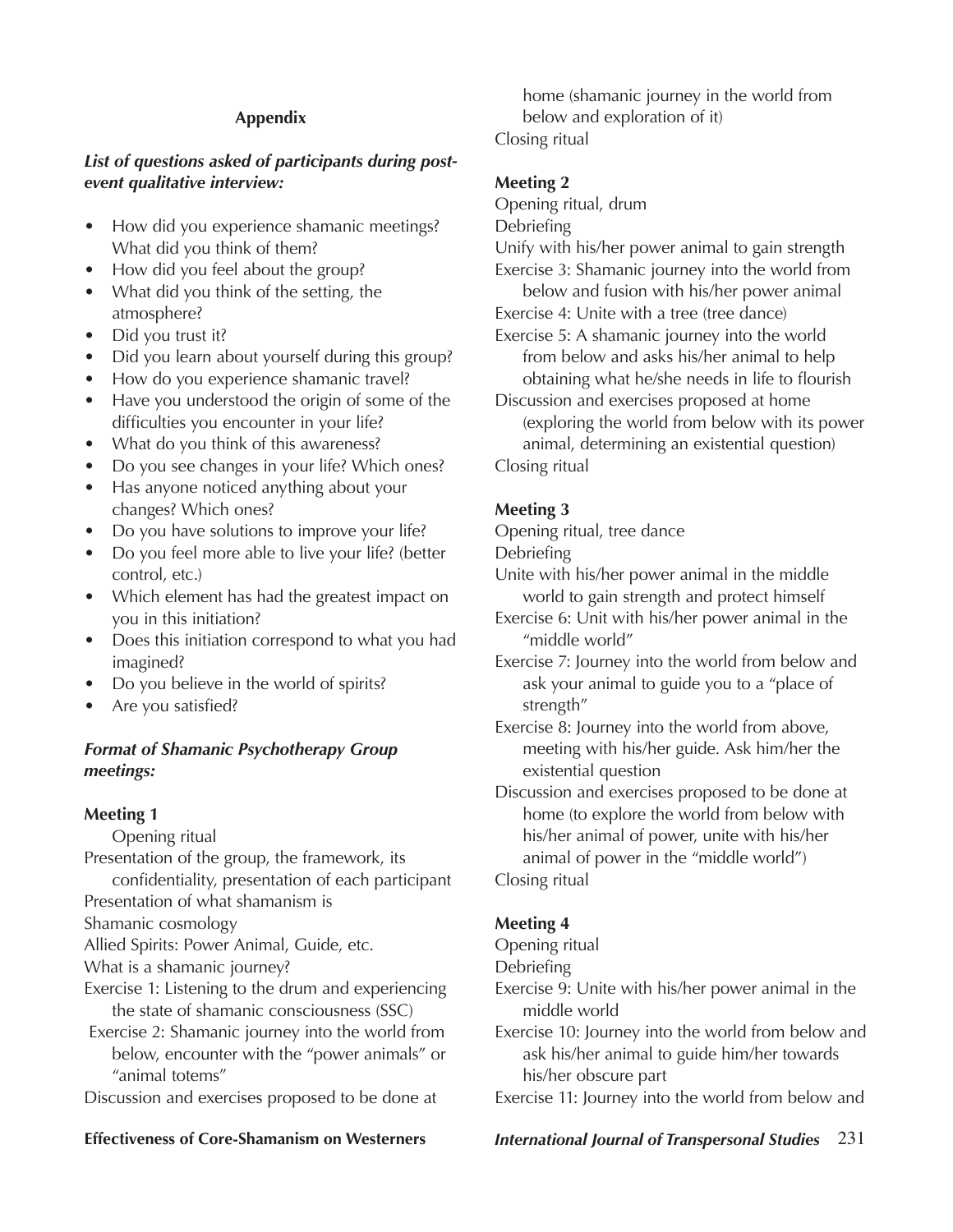cleanse the dark part in the place of strength

Exercise 12: Meet with an ancestor to learn important elements about his or her family history.

Discussion and exercises proposed to be done at home (to explore the world from below with his/her animal of power, to unite with his/her animal of power in the middle world, use a rattle)

Closing ritual

#### **Meeting 5**

Opening ritual

Debriefing

- Advices to shamanize: importance of the ritual, of the frame
- Exercise 13: Journey into the world from above and ask the guide for a cure of his/her shadow
- Exercise 14: Journey into the world from above and ask the guide a rhythm of a rattle to call him/ her

Exercise 15: Call the guide while playing the rattle

Discussion and exercises proposed at home (exploring the world from above with the guide, unite with his/her guide in the middle world using the rattle)

Closing ritual

#### **Meeting 6**

- Opening ritual
- Debriefing

The spirits of the elements

Exercise 16: Unite with his/her guide in the middle world using the rattle

Call from the 6 directions: principles and functions. Dismemberment, death and rebirth. Symbolic

aspects

Exercise 17: Journey of dismemberment

Discussion and exercises proposed at home (unite with his/her guide in the middle world using the rattle Closing ritual

#### **Meeting 7**

Opening ritual, unite with his/her guide in the middle world using the rattle **Debriefing** 

Exercise 18: Meet his/her greatest fear Exercise 19: Restitution of part of soul Dismemberment: personal experience of each Discussion and exercises proposed at home (shamanic journey, learning to communicate with his/her allied spirits Closing ritual

#### **Meeting 8**

Opening ritual, unite with his/her guide in the middle world using the rattle Debriefing

Exercise 20: Journey to his/her soul. Ask him/her: "What do I need to be happy? "

Review of the cycle, various issues

Exercise 21: Travel to ask one of his/her allied minds how to work better with them

Discussion

Closing ritual

#### **About the Authors**

*Joanic Masson, PhD,* is Assistant Professor of Psychology and Director of Psychological Research, University of Picardie Jules Verne, Amiens (France). His researches focus on therapeutic devices (hypnosis, EMDR, Integral Somatic Psychotherapy, Somatic Experiencing, etc.) and traditional healing (shamanism, meditation, qigong, Traditional Chinese Medicine). He uses all this kind of practices with his patients and offers workshops about psychotherapy, shamanism and Qigong in France. Correspondence concerning this article may be directed to joanic. masson@bbox.fr or Joanic Masson, UFR SHS, Université de Picardie Jules Verne, Chemin du thil, 80025 Amiens (France).

*Yannick Gounden, PhD,* is Assistant Professor of Neuropsychology, University of Picardie Jules Verne, Amiens (France). His researches focus on memory and apprenticeship, neuropsychology and interculturality. He can be contacted to yannick. gounden@u-picardie.fr

*Charlemagne Simplicei Moukouta, PhD,* Assistant Professor of Transcultural Psychology is Director of research too, University of Picardie Jules Verne,